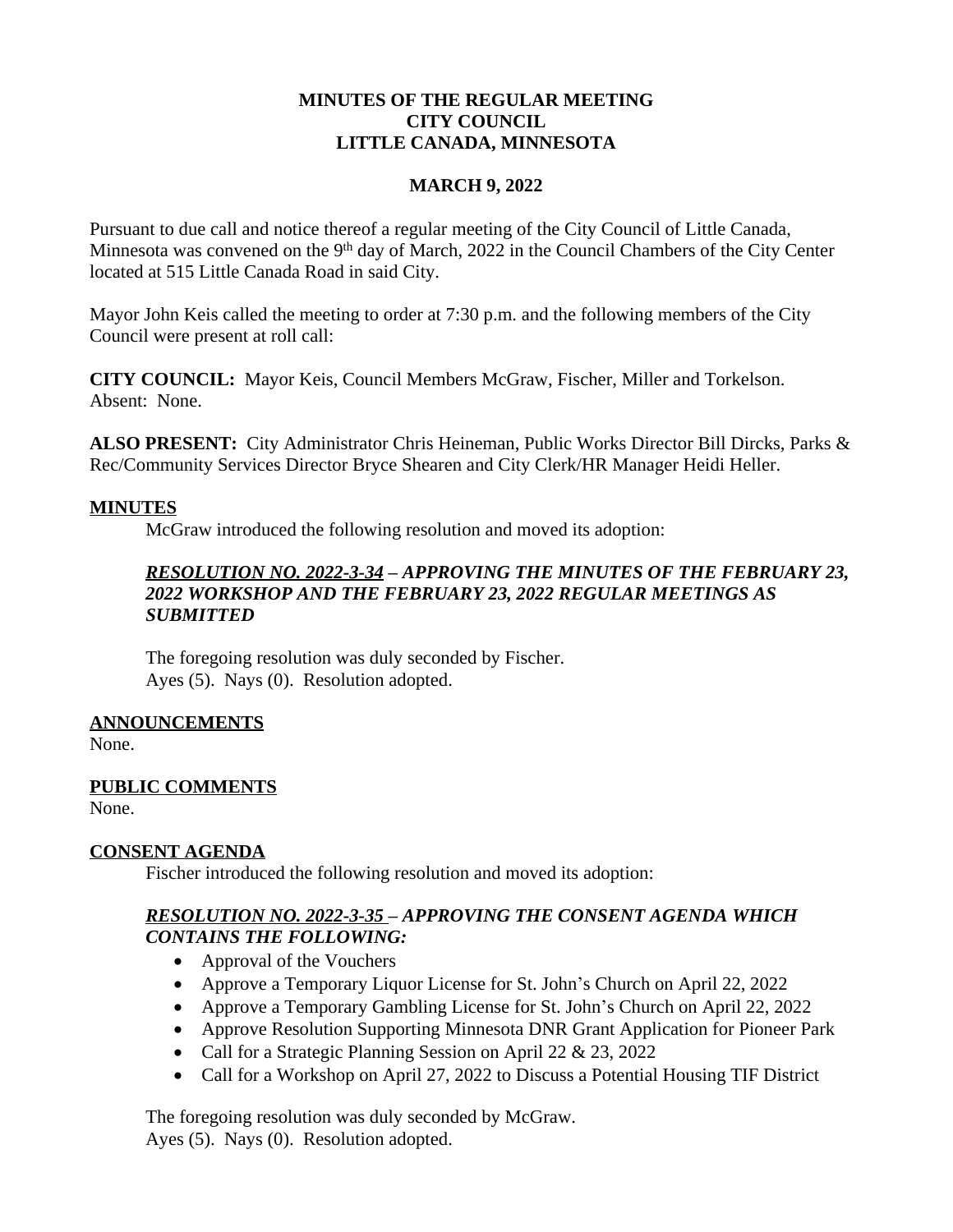## **MINUTES CITY COUNCIL MARCH 9, 2022**

### **PURCHASE NEW PARK ENTRANCE SIGNS**

The Parks & Rec/Community Services Director stated that new park entrance signs have been scheduled in the Capital Improvement Plan (CIP) for replacement for the last two years. He explained that the plastic sign materials have been very difficult to get due to supply chain issues and the project has been moved forward each year until the sign company could get materials. He stated that staff has been working with a local sign company on a design for the new signs. He explained the current signs are made of wood and need to be replaced, and one is missing due to vandalism. He noted that since wood signs require additional maintenance and have a shorter lifespan, staff would like to install low maintenance signs moving forward. He stated once the signs are completed, city staff will do the work removing the existing signs and installing the new signs. He explained that the new signs will cost \$23,120 from Vacker Sign and \$33,250 has been budgeted for the new signs. He noted that other supplies will be needed for the installation, but it will stay within the total budgeted amount.

Keis asked if new city entrance signs are in the budget. The Parks & Rec/Community Services Director explained that a subcommittee was formed to decide on new city entrance signs, and then determine how much will need to be budgeted.

Torkelson introduced the following resolution and moved its adoption:

# *RESOLUTION NO. 2022-3-36 – APPROVE THE PURCHASE OF NEW PARK ENTRANCE SIGNS FROM VACKER SIGN FOR \$23,120*

The foregoing resolution was duly seconded by Miller. Ayes (5). Nays (0). Resolution declared adopted.

## **GERVAIS MILL PARK IMPROVEMENTS**

The Parks & Rec/Community Services Director explained that in 2021, the City was awarded \$97,000 in grant funds from the Minnesota Department of Natural Resources for improvements to Gervais Mill Park along Noel Drive. He stated this project previously received quotes in 2020 which were higher than expected and led to seeking additional funding opportunities. He stated that staff and Bolton & Menk are working on finalizing the grant agreement and would like to get the project out to bid as soon as the agreement is executed. He reported that \$135,500 has been budgeted for in the General Capital Improvement Fund, with \$97,000 coming from the grant.

McGraw clarified that the total project cost is estimated to be \$135,500, but the grant will contribute \$97,000 of that.

McGraw introduced the following resolution and moved its adoption:

# *RESOLUTION NO. 2022-3-37 – AUTHORIZE STAFF TO ENTER INTO AN AGREEMENT WITH THE STATE OF MINNESOTA AND AUTHORIZE THE REBIDDING FOR THE GERVAIS MILL PARK IMPROVEMENT PROJECT*

The foregoing resolution was duly seconded by Torkelson. Ayes (5). Nays (0). Resolution declared adopted.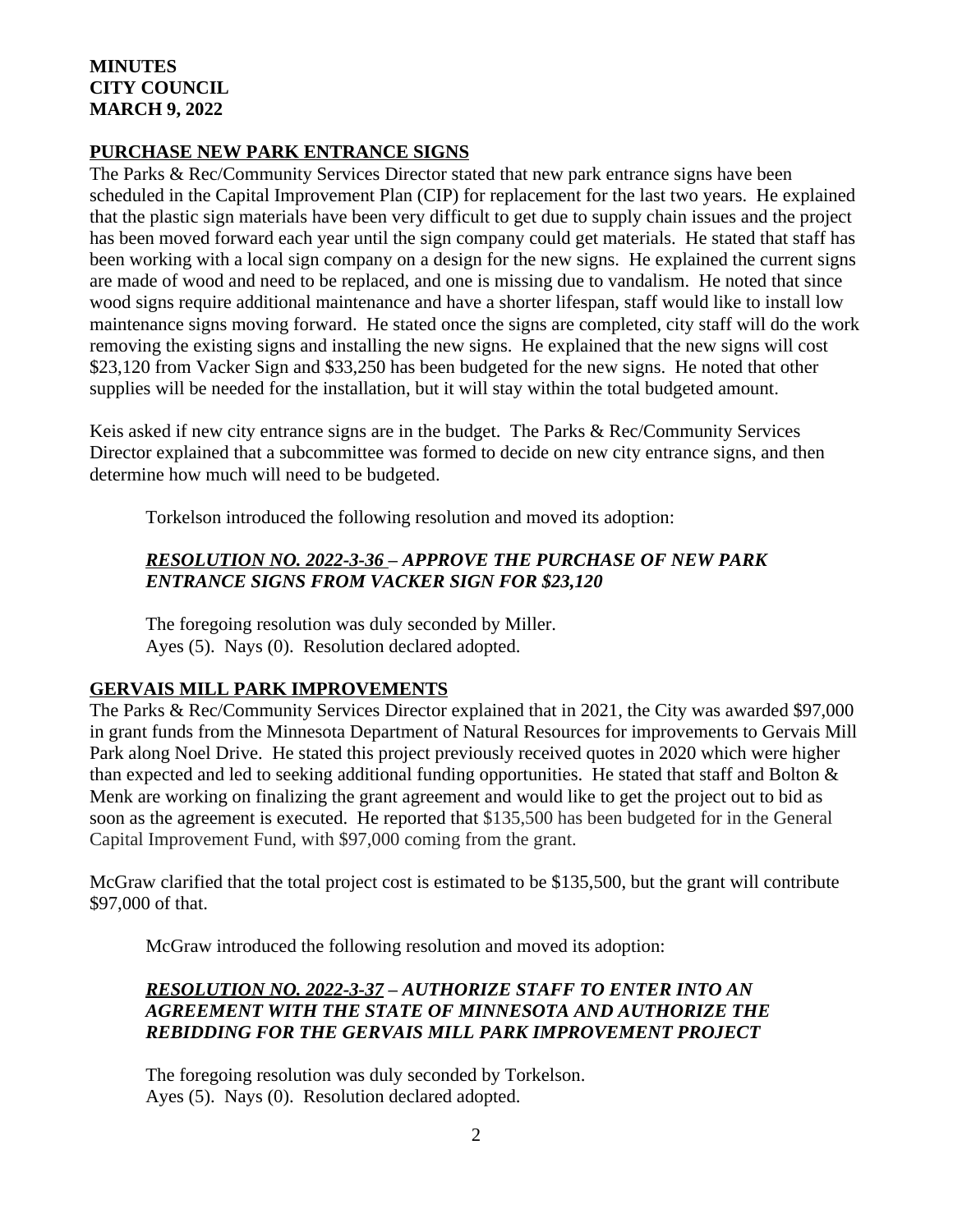### **RESOLUTION SUPPORTING A COMMUNITY DEVELOPMENT BLOCK GRANT APPLICATION FOR FUNDING FOR A NEW TWIN LAKE BOULEVARD SIDEWALK**

The Public Works Director reported that City staff has been in communication with Ramsey County Community Development staff regarding the availability of Community Development Block Grant funding for a sidewalk along Twin Lake Boulevard. He noted this is the same program that the city received funding from for the sidewalk installation along Allen Avenue in 2020. He explained that Twin Lake Boulevard is scheduled in the Capital Improvement Plan for roadway improvements in 2023 by both Little Canada and Vadnais Heights. He stated there is also a new multi-family housing development scheduled to begin construction this summer, and as part of the development agreement for that project, the developer will likely be installing sidewalk or trail along the road in front of the development. He noted that the City has heard from numerous residents in the area that are in favor of a pedestrian amenity along Twin Lake Boulevard for safety purposes, and the increased number of potential walkers and bikers from the multi-family housing development increases the need for some type of amenity.

The Public Works Director stated that staff has prepared a conceptual layout and cost estimate for a pedestrian amenity along the roadway. He reported the total conceptual cost is \$1 million with the cost being split almost evenly between Little Canada and Vadnais Heights. He stated the City will be submitting the application for \$500,000 in CDBG funds; however, it is likely that an award amount would be less than the amount requested. He noted that City staff will continue to look for other grants to help fund this project. Additionally, Vadnais Heights city staff supports Little Canada's efforts in pursuing funds.

Torkelson introduced the following resolution and moved its adoption:

# *RESOLUTION NO. 2022-3-38 – APPROVE THE RESOLUTION IN SUPPORT OF TWIN LAKE BOULEVARD SIDEWALK IMMPROVEMENTS COMMUNITY DEVELOPMENT BLOCK GRANT APPLICATION*

The foregoing resolution was duly seconded by Keis. Ayes (5). Nays (0). Resolution declared adopted.

## **RE-ESTABLISHING LITTLE CANADA VOTING PRECINCTS AND POLLING PLACES**

The City Clerk explained that following the 2020 Census, each state is required to go through a redistricting process to establish boundaries for 8 seats in the US House of Representatives, and the State House and Senate. She reported that the state legislature is given the first opportunity to establish potential boundaries, but the legislature did not meet their obligation and district boundaries were established by a court ordered panel. She stated State statute 204B.14 Election Precincts*,* then gives authority to municipalities to consider re-establishing existing precincts, or update them. She stated that Little Canada will see changes at the state level, but the new Senate and Legislative districts still keep the entire city within their boundaries, so there is no reason that Little Canada has to make any precinct boundary changes. She explained that cities can make their own determinations on how many precincts there are and where the polling places are based on their ability to manage that number. She stated that staff does not recommend making any changes to the three current precincts, boundaries or the polling places.